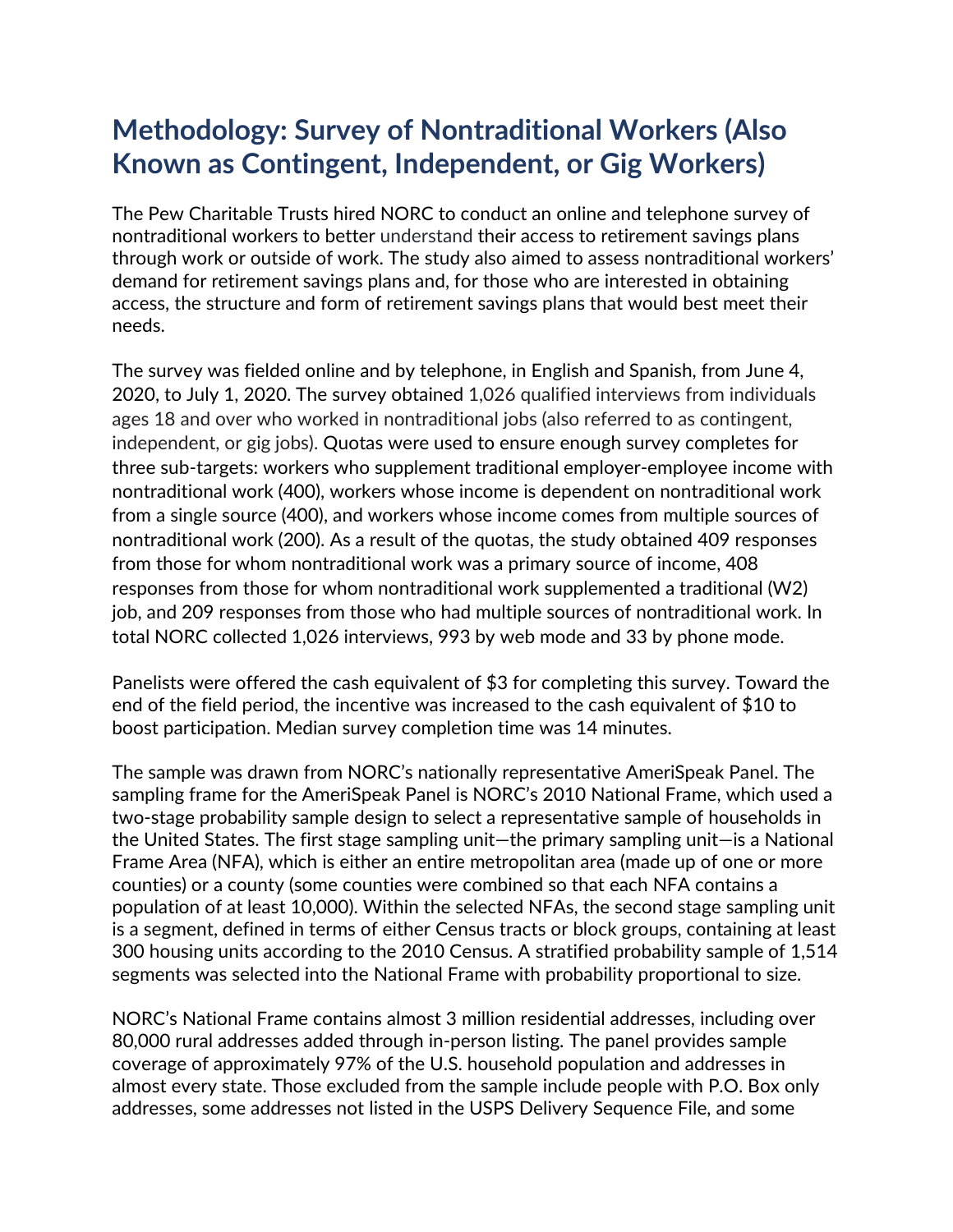newly constructed dwellings. While most AmeriSpeak households participate in surveys by web, noninternet households can participate in AmeriSpeak surveys by telephone.

For the states that are not included in the National Frame, AmeriSpeak selected addressbased samples (ABS) in 2016 through 2018 from the USPS DSF to assure AmeriSpeak sample representation for all U.S. states and Washington, D.C. To build the AmeriSpeak Panel, NORC randomly selected U.S. residential addresses from the National Frame and ABS frames with a known, non-zero probability of selection. These sampled addresses are then contacted by U.S. mail, telephone, and field interviewers (face to face) for panel recruitments. Further information on the AmeriSpeak Panel is available at <http://bit.ly/Amsptechnical> or

[https://amerispeak.norc.org/Documents/Research/AmeriSpeak%20Technical%20Overv](https://amerispeak.norc.org/Documents/Research/AmeriSpeak%20Technical%20Overview%202019%2002%2018.pdf) [iew%202019%2002%2018.pdf](https://amerispeak.norc.org/Documents/Research/AmeriSpeak%20Technical%20Overview%202019%2002%2018.pdf)

The sampling frame for this study consists of AmeriSpeak panelists who are employed or self-employed. A random sample of 11,771 panel members was drawn from the sampling frame with a known probability of selection, which allows for unbiased estimation under design-based inferences. Of the full sample of 11,771 panelists, 3,637 responded to the screener survey, 1,200 qualified as nontraditional workers, and 1,026 completed the main survey. This resulted in a screener completion rate of 30.9 percent, an eligibility rate of 33.0 percent and a survey completion rate of 85.5 percent, as shown in Table 1.

| Sampled/invited<br>panelists | Screening<br>interviews<br>completed | Screener<br>completion<br>rate | Panelists<br>eligible for<br>interview | Incidence/<br>eligibility<br>rate | Survey<br>interviews<br>completed | Interview<br>completion<br>rate |
|------------------------------|--------------------------------------|--------------------------------|----------------------------------------|-----------------------------------|-----------------------------------|---------------------------------|
| 11,771                       | 3,637                                | 30.9%                          | 1,200                                  | 33.0%                             | 1,026                             | 85.5%                           |

**Table 1: Key Survey Outcome Rates**

A final weight is computed for each respondent to correct for potential biases due to unequal selection probabilities and nonresponse. Weight calculations started with the calculation of a base weight for each sample member. The base weight is the inverse of the probability of selection for the sample member under the sample design. Since the study sample was selected from the AmeriSpeak Panel, the base weight is computed as the AmeriSpeak Panel weight divided by the selection probability from the panel, which reflects the cumulative selection probabilities associated with the panel as well as the study sample.

AmeriSpeak Panel weights reflect the selection probabilities of the panel members as well as weighting adjustments to ensure that the weighted panel represents the U.S. household population. The sample design and recruitment protocol for the AmeriSpeak Panel involve subsampling of initial nonrespondent addresses. These subsampled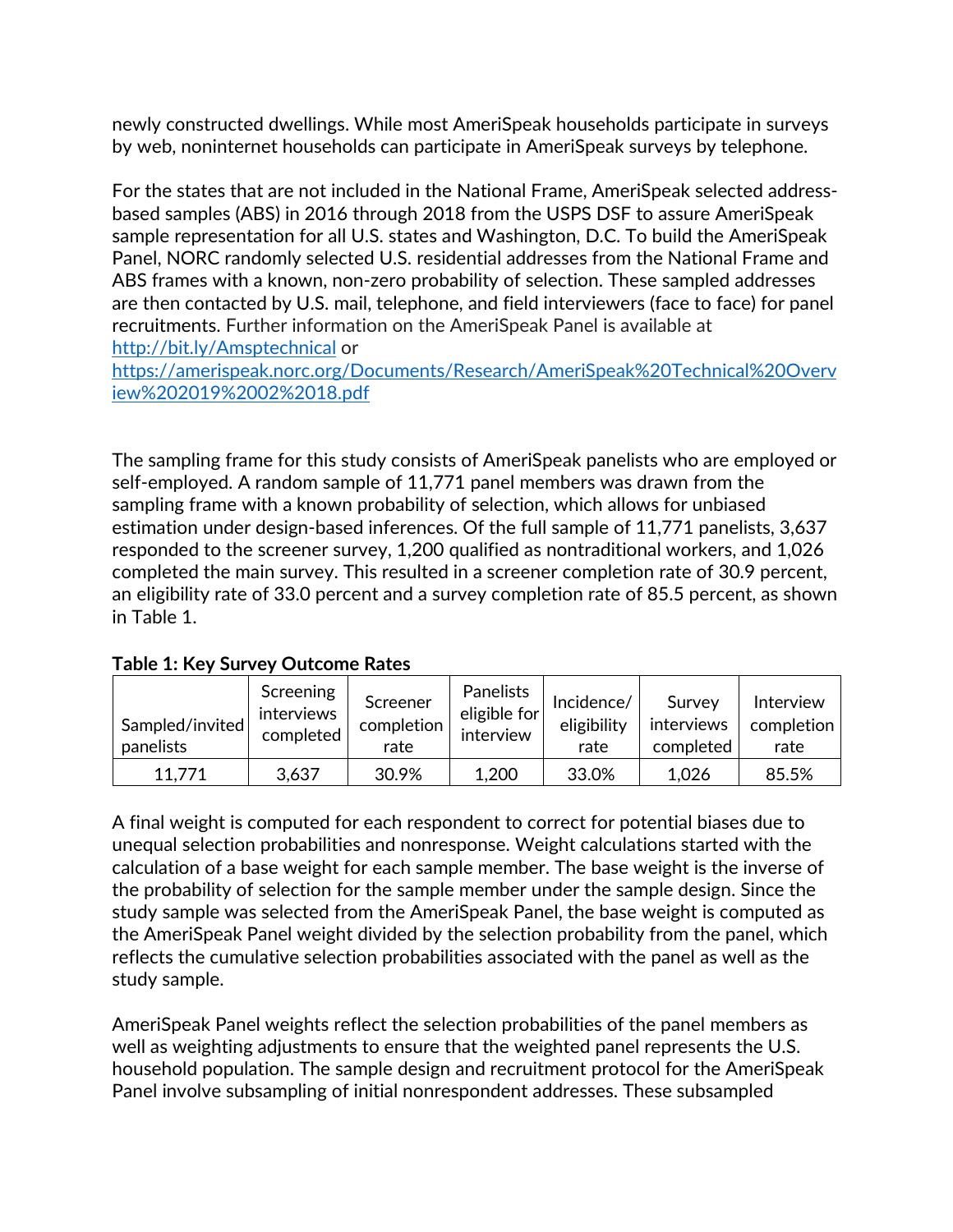nonrespondent addresses are selected for an in-person follow-up. The subsample of addresses that are selected for the nonresponse follow-up have their panel base sampling weights inflated by the inverse of the subsampling rate. The base sampling weights are further adjusted to account for unknown eligibility and nonresponse among eligible housing units. The household-level nonresponse adjusted weights are then poststratified to external counts for number of households obtained from the Current Population Survey. Then, these household-level post-stratified weights are assigned to each eligible adult in every recruited household. Furthermore, a person-level nonresponse adjustment accounts for nonresponding adults within a recruited household.

Following the base weight calculations, an adjustment for screener nonresponse inflated the base weights of the sample members that responded to the screener to compensate for those that did not respond to the screener. The screener nonresponse adjustment factor was calculated using the following formula:

*(weighted sum of screener respondents + weighted sum of screener nonrespondents) / (weighted sum of screener respondents)*

where the weighted sum of screener nonrespondents =

*(weighted sum of screener respondents) / (weighted sum of screener respondents + weighted sum of screener ineligible) × (weighted sum of unknown eligibility)* 

The count of screener nonrespondents is an estimate of the expected number of eligible sample members among screener nonrespondents. The expected number of eligible cases was estimated by taking the eligibility rate among the known cases and applying it to the unknown cases. The adjustment cells were defined by crossing some key variables that are highly correlated with screener response rate.

Similar to the screener nonresponse adjustments, the weights of the sample members who responded to the main survey needed to be inflated to compensate for those who failed to respond to the survey. The main nonresponse adjustment factor was calculated within each cell using the following formula:

*(weighted sum of main respondents + weighted sum of main nonrespondents) / (weighted sum of main respondents)*

At the final stage of weighting, the nonresponse adjusted weights were calibrated to the benchmarks through raking ratio adjustments. To develop these benchmarks, AmeriSpeak Panel weights for screener completes were raked to external population benchmarks associated with, age, sex, education, race/Hispanic ethnicity and Census Division among employed individuals. These external population totals and distributions